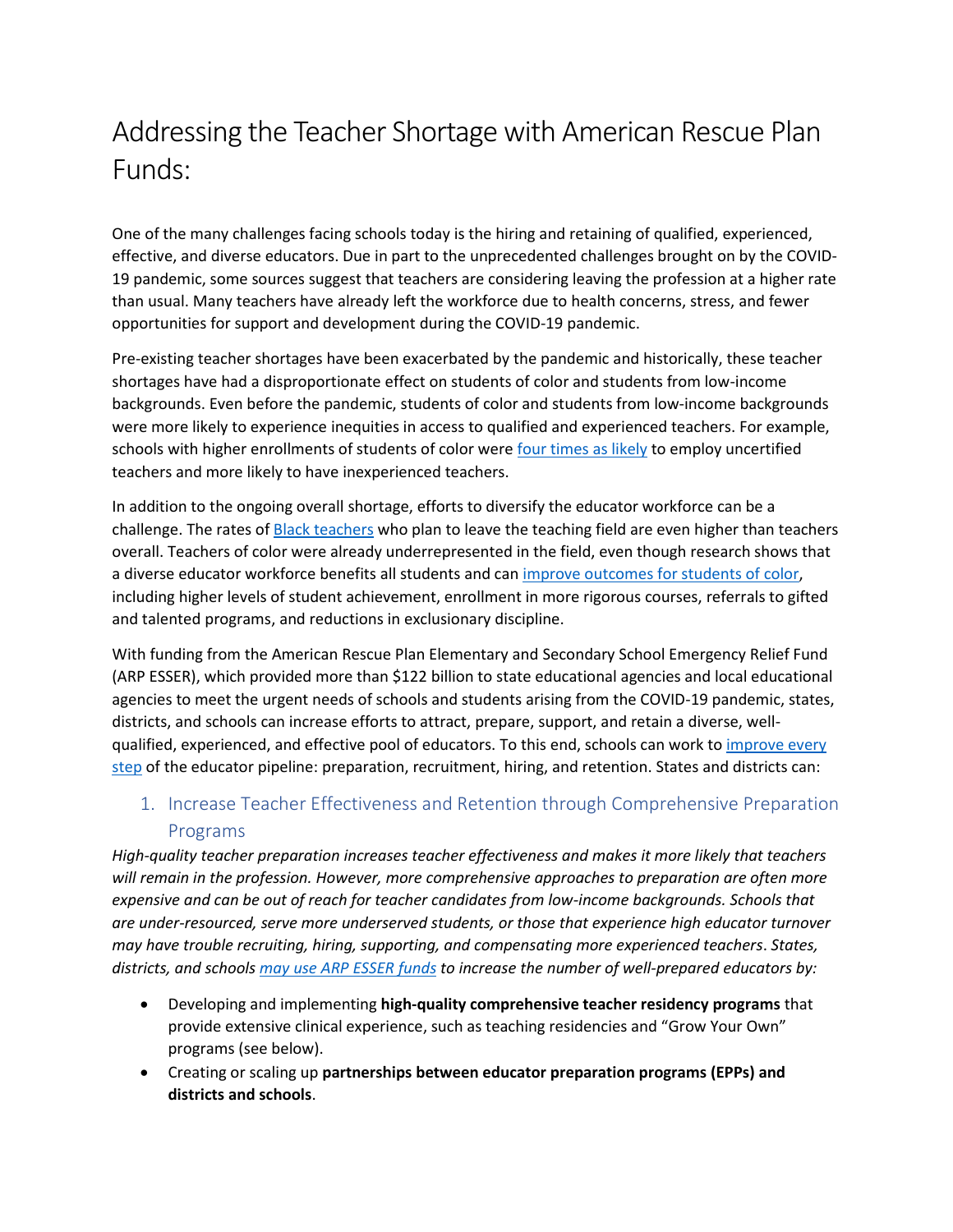- Providing **stipends, scholarships, and other financial aid** to educators-in-training, including in exchange for committing to teach in a high-need area, to help lessen the cost of comprehensive, high-quality preparation.
- **Covering the cost of additional courses or paying test fees** for educators to earn first or additional teaching licenses or certification, such as in a shortage area or National Board Certification.

### 2. Invest in "Grow Your Own" Programs, including Teacher Apprenticeships

*"Grow Your Own" programs can take many forms from providing pathways to current school staff such as paraprofessionals and substitute teachers, to those that engage students early or recruit from the community. These programs provide opportunities to learn and grow into the profession and may be particularly effective in recruiting educators who reflect the diversity and understand the specific needs of underserved students. For example, programs for high school students can introduce students to the teaching profession and help them earn a paraprofessional certificate in high school. This certificate could allow students to work as paraprofessionals in their former high school as they work toward earning their bachelor's degree and becoming certified to teach. States and districts may leverage ARP funds to support "Grow Your Own" programs that:*

- **Recruit diverse educators who understand the specific needs** of their community.
- Support paraeducators, high-quality substitute teachers, and others in the community who are interested in expanding their roles as educators by **supporting their training and path to certification.**
- Create **teacher apprenticeships** that allow teacher apprentices to earn a good wage while learning the skills on-the-job and through higher education partners and integrated coursework. Registered Apprenticeships work to establish career pathways in various industries by providing structured, paid on-the-job learning experiences combined with job-related technical instruction with a mentor that leads to a nationally recognized credential. To learn more about Registered Apprenticeships and U.S. Department of Labor's recently approved standards that create an easy pathway for states to establish and use apprenticeship funding to support these efforts, visi[t www.apprenticeship.gov.](http://www.apprenticeship.gov/)

#### 3. Prioritize and Improve Recruitment and Hiring Strategies

*Hiring practices and school-based supports can also influence teachers' decisions to enter or remain in the profession. For example, late hiring makes it difficult for schools to recruit in-demand teachers, and teachers who start late have less time to plan and prepare in advance of the school year. Potential teachers may also make employment decisions based on school-based supports available to new teachers. Recruitment strategies should include efforts to support new teachers and set them up for success, including mentorship programs and efforts to create positive school cultures and environments that are supportive and collaborative. Specifically, states and districts may use ARP funds to:*

- **Increase educator and staff compensation** to recruit educators with the livable and competitive wage they deserve and that can keep them in the profession.
- Create **strong partnerships between schools, districts, and institutions of higher education,**  including **Historically Black Colleges and Universities, Hispanic Serving Institutions, Tribal**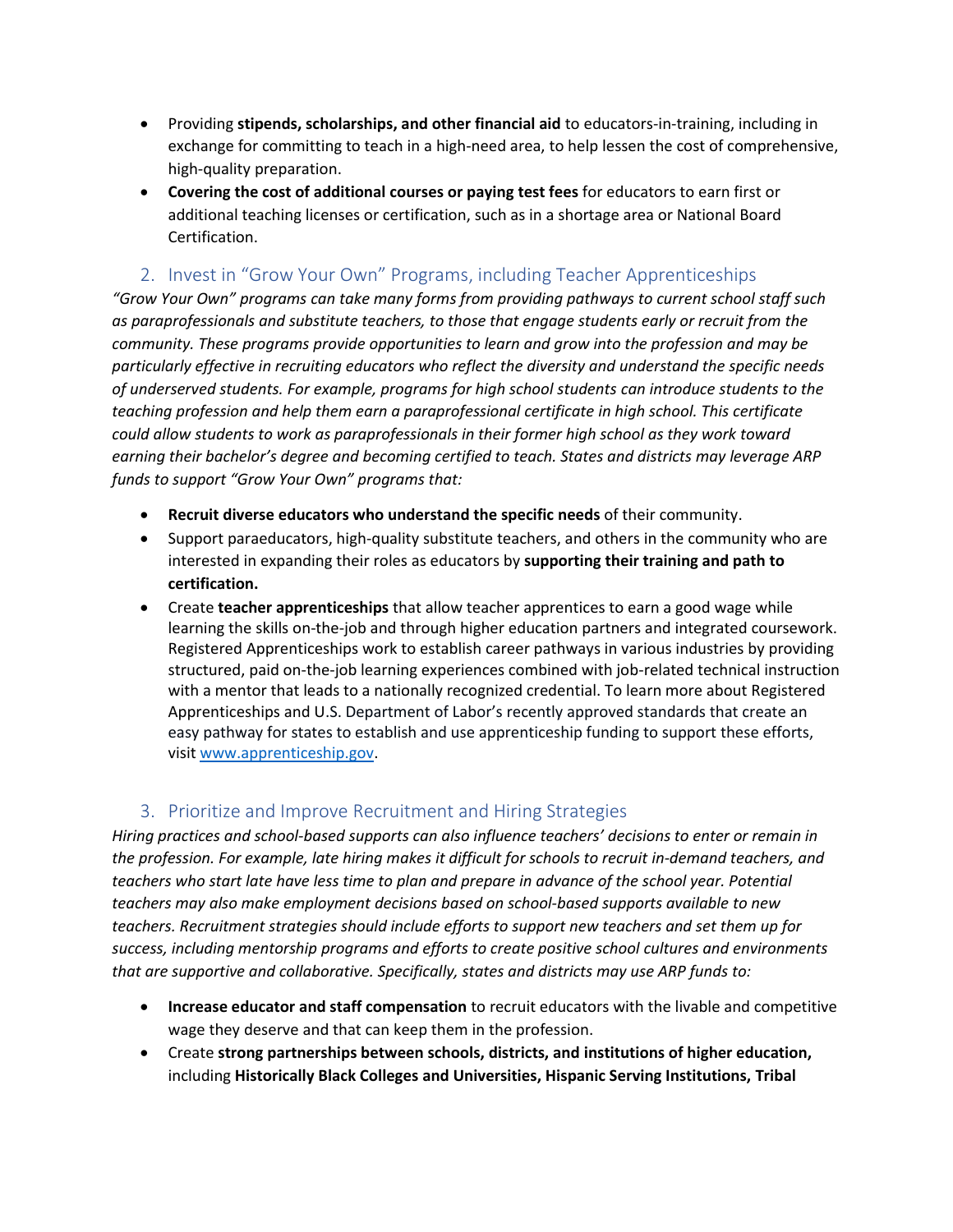**Colleges and Universities, other Minority Serving Institutions, and community colleges,** in order to expand the diversity of the teacher workforce and reinforce the pipeline.

• Reach out to **recently retired educators** to offer [opportunities](https://www.irs.gov/newsroom/coronavirus-related-relief-for-retirement-plans-and-iras-questions-and-answers) to return to the classroom.

#### 4. Improve Retention Strategies

*A high-quality and diverse teacher workforce is critical for students, especially as schools are working to recover from the impacts of lost instructional time resulting from the pandemic. [Research](https://learningpolicyinstitute.org/product/teacher-turnover-report) shows that filling open positions with inexperienced or underqualified educators has profound negative effects on student learning. For example, high turnover makes it more difficult to create stability and offer seamless instruction, and constantly hiring and training new teachers can tax school resources. This is especially true in schools educating underserved students. To [retain high-quality educators](https://compcenternetwork.org/resources/resource/6717/tools-hone-your-teacher-retention-strategies-program-profiles-and-data) who reflect the diversity of the nation, schools and districts can use ARP funds to:*

- Develop and implement **professional development programs and mentoring models**, particularly for newer teachers, that emphasize building effective instructional strategies and provide time for ongoing collaboration, such as through professional learning communities.
- Build and **maintain a cadre of high-quality substitute teachers**. For example, districts can assign substitute teachers to a single school for the entire year to create stability and offer support when educators need to take time off.
- **Increase the availability of qualified adults and personnel** to support educators, students, and staff through partnerships and community engagement. Districts can partner with institutions of higher education, community-based organizations, nonprofits, and businesses to provide additional supports to educators and students using teaching candidates and well-trained volunteers.
- Build and implement **flexible scheduling to support students and educators**, for example by:
	- $\circ$  Offering courses in addition to core curriculum (e.g., music, art, physical education) on the same day so grade-level teams can plan together.
	- $\circ$  Developing school schedules that integrate other staff to support tutoring, interventions, and advisory groups to accelerate learning and build strong relationships.
	- $\circ$  Developing staffing and course models, informed by educator and student surveys, that support the social, emotional, and academic well-being of staff and students. These models may include flexible small group time, enrichment and well-being programs that build on student and educator interests, and relationship-building opportunities with adults and students.
- Use **incentives to encourage educators** to work in schools and subject areas with the most need, such as special education; bilingual education; science, technology, engineering, and math; career and technical education; and early childhood education by increasing compensation for all teachers and reducing any within state gaps in teacher pay that might exist between districts. Research shows that offering mor[e competitive compensation](https://edtrust.org/wp-content/uploads/2014/09/If-You-Listen-We-Will-Stay-Why-Teachers-of-Color-Leave-and-How-to-Disrupt-Teacher-Turnover-2019-September.pdf) can be effective in retaining current teachers and hiring new ones. Retention bonuses can be used as an immediate strategy to encourage retention while districts are working to improve compensation overall.
- **Create or expand loan forgiveness, grants, or service scholarship programs** that support educators navigating the cost of postsecondary education, in exchange for a commitment to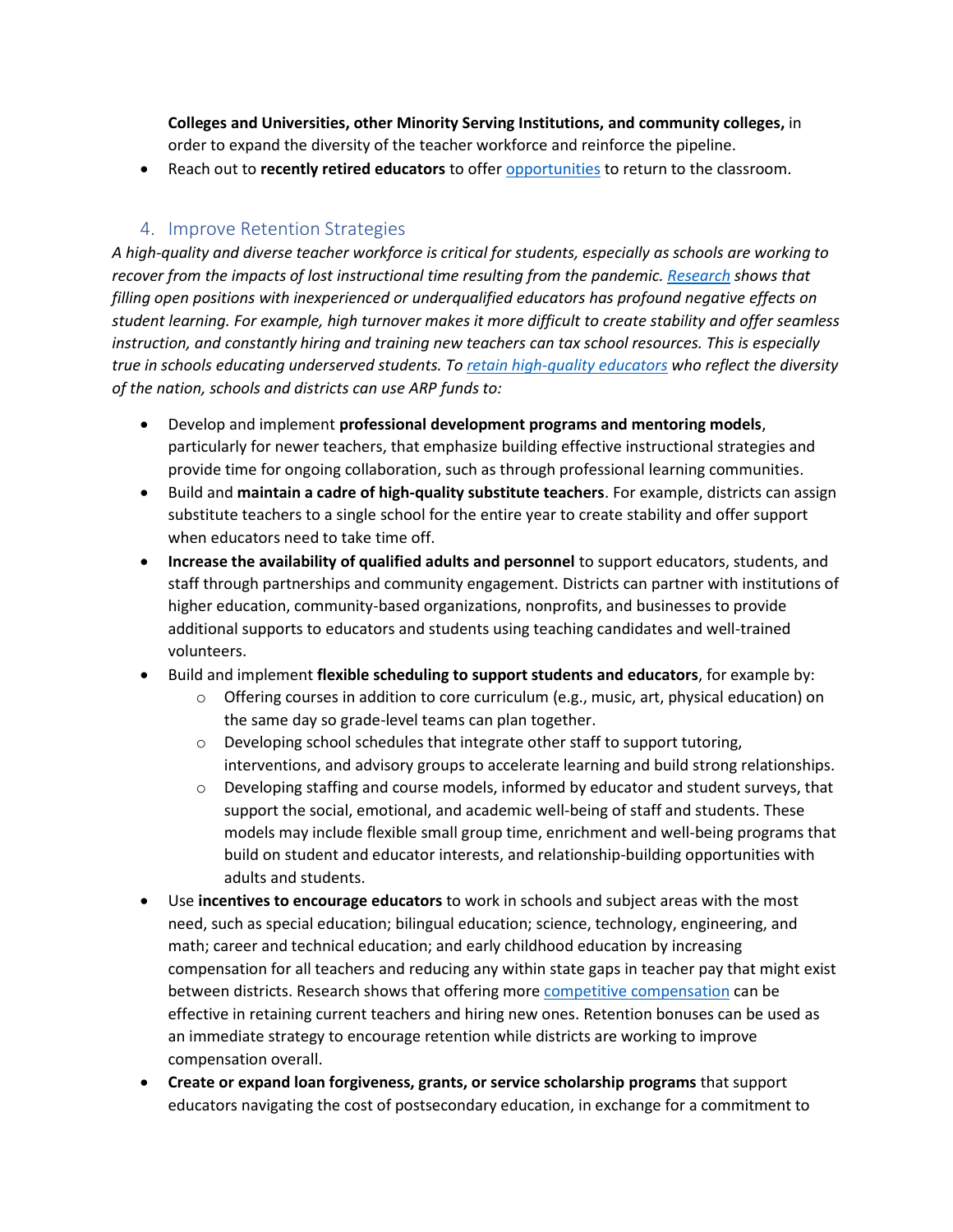teach in a high-need area or school for a minimum number of years.

## 5. Support Educator and Staff Well-being

*Educator well-being i[s closely tied to educator retention and effectiveness.](https://annenberg.brown.edu/sites/default/files/EdResearch_for_Recovery_Brief_19.pdf) To effectively meet the social, emotional, and academic needs of students, the adults in school buildings also need to prioritize their own mental, emotional, and physical health needs. For example, educators who are experiencing stress or burnout may be more likely to leave the profession and could benefit from additional supports. To build systems that support educator and staff well-being, district and school leaders may use ARP funds to:*

- **Increase communication** by dedicating time to debrief, especially after hard or stressful days.
- Survey educators to **gather information** (e.g., through climate surveys) on wellness, staff perception of workload, and morale, or use existing data (e.g., attendance, exit interviews) to uncover trends in experiences. This information can be used to identify and address areas for improvement.
- **Prioritize educator mentoring** programs to build support systems and prevent burnout and give educators who serve as mentors recognition and time to become effective mentors.
- **Schedule staff planning time** into work hours and a monthly planning day when possible.
- **Increase awareness and accessibility** of school and district human resources support.

#### Examples from States and Districts Using ARP Funds to Invest in Educators

The Arizona Department of Education has partnered with the state's three universities and created a dedicated Educator Recruitment and Retention team to support schools with recruitment, retention, and professional development strategies in partnership with local communities. This team has also developed and implemented Principal and Supervisor of Principal professional learning academies to build leadership capacity in school districts and charter schools to provide support for students and educators.

The Tennessee Department of Education has created a "Grow Your Own" grant with federal funding, including ARP, that is designed to foster partnerships between EPPs and districts to provide promising and innovative, no-cost pathways to the teaching profession by increasing EPP enrollment and growing the supply of qualified teachers. The program is currently comprised of 65 partnerships between 14 EPPs and 63 districts across the state—enabling more than 650 future educators to become a Tennessee teacher for free. \$6.5 million has been allocated to this program thus far. Tennessee also pioneered a pathway with the U.S. Department of Labor by establishing the nation's first registered apprenticeship program for teachers, which will help sustain the state's "Grow Your Own" programs and partnerships leveraging federal apprenticeship funding.

The Missouri Department of Elementary and Secondary Education will offer both teacher recruitment retention grants to all local educational agencies. ARP funds will be used to support research-based strategies, including, but not limited to, strengthening the mentor program for early career teachers, utilizing culture and climate surveys to determine and address working condition issues, and providing services that address the social emotional needs of teachers.

The Puerto Rico Department of Education plans to use ARP funds to further compensate staff as a retention strategy. These strategies include, but are not limited to, improving school environments; providing needed academic resources, materials, and equipment; paying stipends; recruiting